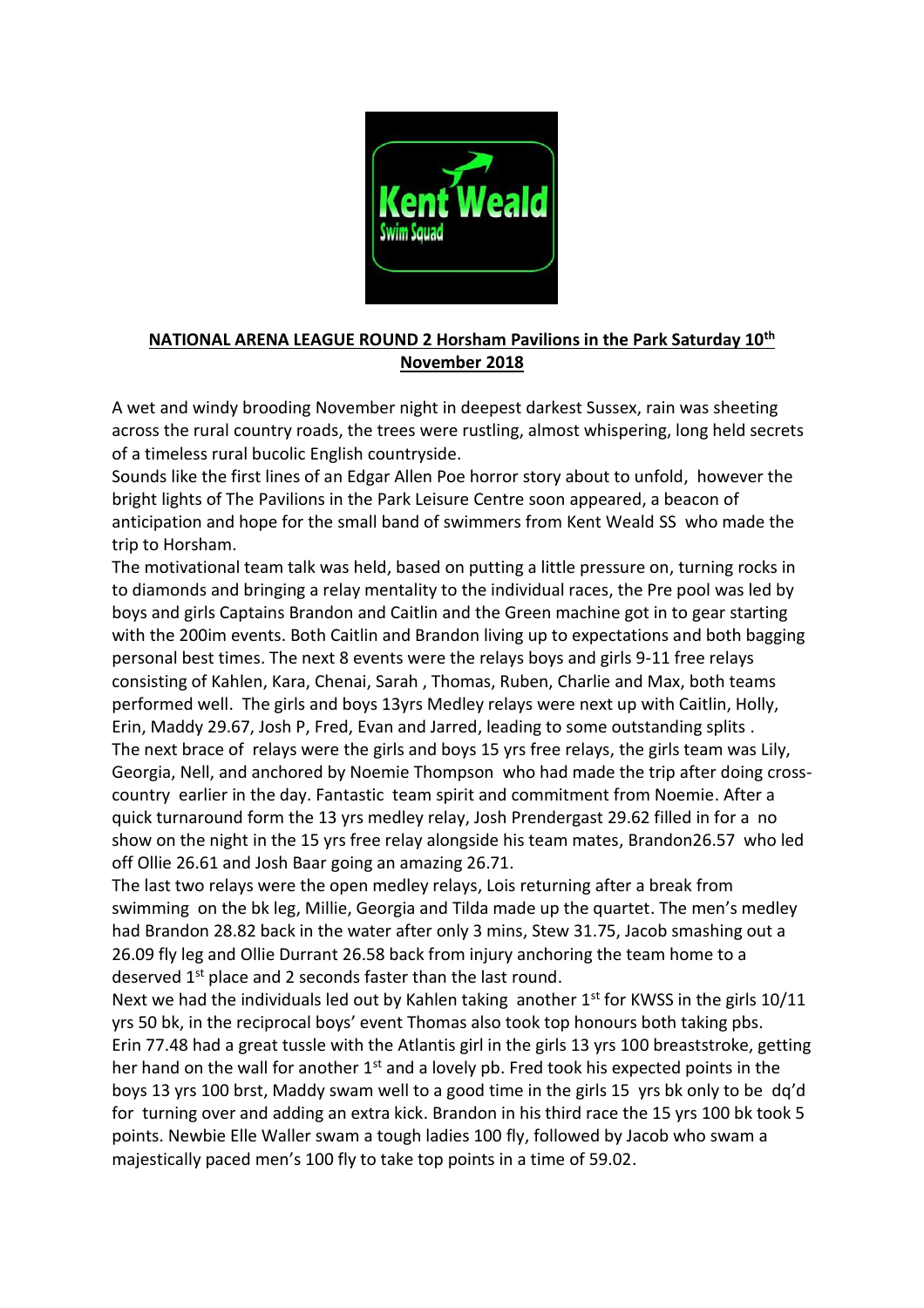If the announcer's pa system was a bit louder, we might have heard the points check at this point.

Kahlen 36.77 and Ruben35.59 were next in the 10-11 yrs girls and boys 50 fly. Caitlin was by now like Brandon on to her 3<sup>rd</sup> individual race of the night the 15 yrs 100 bk, swimming a tactical race, doing just enough to conserve energy and taking top spot.

KWSS third swimmer to 3 races in quick succession although not by design was Josh P beating his predicted 3<sup>rd</sup> place picking up an extra point to come second and amazingly picking up a pb. Georgia Mc Kean now became the  $4<sup>th</sup>$  Athlete on her  $3<sup>rd</sup>$  race in short order in the girls 15 yrs 100 bk, Brandon by now on his 4<sup>th</sup> race the gruelling 100 fly stoically fronted up as he always does. We had Caitlin up again after a very short turnaround in the ladies open bk, there was a bit of a delay for the Atlantis swimmer who looked a bit ill, but finally we got off and Caitlin delivered another perfectly paced 100 to maintain her top points record.

Jacob took one for the team swimming his least favourite stroke in the Men's 100 bk taking the points total to a close run with Atlantis.

Now, on the last half of the meet it must be said that there were some outstanding performances and some real grit displayed by KWSS swimmers who had stepped up for several events, after a no show swimmer's races had to filled, but it was not over yet, there was still, more excitement to come.

Sarah Pascoe took her expected points on the girls 10-11 yrs 50 brst, Max got in to a titanic battle with the Atlantis boy in the boys' 50 brst just getting touched out on the wall but securing a nice pb, can't ask more than that.

Erin Nisbet was back for the girls' 13 yrs 100 fly getting involved with another exciting race with Atlantis getting her hand on the wall for her second win of the night, well done Erin. Evan, newly promoted to the top squad swam well in the boys version taking 4<sup>th</sup> place, one place better than predicted, Lily swam a tough race in the girls 15 yrs 10 free Ollie Isaacs lowered his 100 pb on the boys 15 yrs 100 free to 57.95 ,taking 5 points in the process. Millie Ray swam a very nice ladies open 100 brst taking her predicted points with a nice pb. Stewart Grant the oldest member of the team at 1032 yrs old, yes I did say 1032 yrs old ha, ha, swam a brilliant gutsy men's 100 brst in a super tight race just getting touched out on the wall to second place by one hundredth of a second beating his predicted finish. The last tranche of individuals was now upon us, and in quick succession. The Team points scores were very tight, kicking off with Kara Mitchell & Thomas Long shaving a few tenths off his pb to go 30.93. Caitlin could not keep away, swimming her fifth race and fourth individual, again swimming an intelligent race keeping pace with the Atlantis girl for the first 75 m, then optimising the last turn and underwater phase to ease ahead for another  $1<sup>st</sup>$  place. Josh P swam the boys 13 yrs getting another pb and getting his hand on the wall to finish in 2<sup>nd</sup> place in a blanket finish of 4 swimmers.

Nell Young took 4 points for the team in the girls 15 yrs 100 brst, Ollie Isaacs unfortunately picked up a dq on the boys 15 yrs 100 brst but did produce a fast time. Tilda produced her predicted points on the ladies 100 free.

The last individual race saw Jacob West playing with the opposition to take top points in the men's 100 free in a time of 54.57.

Finally we came to the second grouping of relays Kahlen Arundell Sarah Pascoe , Bethany Holland, Kara Mitchell came second in the 9-11 yrs med relay. Charlie Brice, Max Beavington, Thomas Long, Ruben Cowley got their predicted  $1<sup>st</sup>$  place in the boys medley relay. Caitlin Ebbage, Holly Geake, Maddy Holland and Erin Nisbet took 2<sup>nd</sup> place in the girls